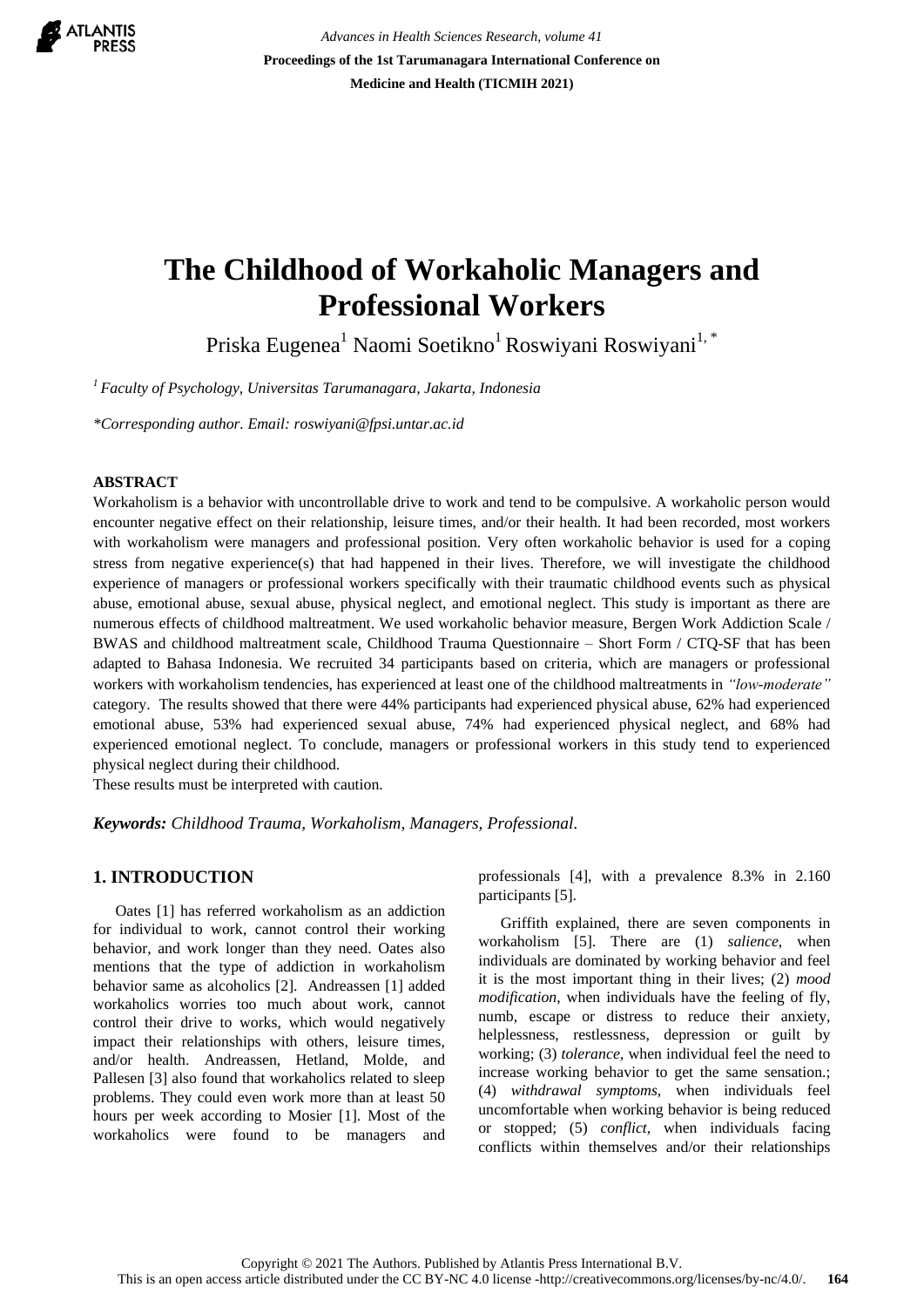because of workaholic behavior. (6) *relapse,* when there is a tendency to repeat the same workaholic pattern, even when they tried to stop; (7), *problems,* when they encounter problems in their physical health, psychologically, and/or other areas.

Therefore, what drives their working behavior? According to many researchers, there are family dysfunction, vicarious learning from the environment, social culture, peer competition, organization culture [6]; self-esteem, reward, and threat [7]; Neurobiological, need for competence, neuroticism and consciousness personality, and cognitive [3]. Workaholism also has been found as negative coping, to handle stress [8]. There are many situations which can cause stress such as children and adolescence that has been exposed by marital conflict or divorce, war and terrorism, diagnosis of a severe medical illness [9], one of them is childhood trauma caused by childhood maltreatment [10].

There are five types of *childhood maltreatment* as a form of *childhood trauma* [11]*.* There are (1) *physical abuse,* when individuals have experienced things that caused bruise, scars, or things used to punish and harm physically even psychologically; (2) *emotional abuse,*  when individual has experienced things that hinder the emotional development in childhood and negatively impact their self-image and competence with others, or unloved according to Hinberg; (3) *sexual abuse,* when individual has experienced touched physically in a sexual way, exploitation to be involved in prostitution or porn, and/or being commented or being asked to do something sexual verbally; (4) *physical neglect,* when individual has not eaten enough proper food, also not being taken care of when they sick during childhood; (5) *emotional neglect,* when the relationship consistently disregarded, ignored, invalidated or unappreciated [12]

When individual has experienced *childhood maltreatment*, it can cause many negative impacts in individual lives, such as personality disorder [13], avoidance behavior, self-blaming, internal conflict [14], and toxic stress, when individual continually receiving stressors in their stages of life according to Lotourneau [15]. The lack of study in childhood maltreatment that has been experienced by workaholics makes this study want to investigate the type of childhood maltreatment most experienced in workaholics specifically in managers and professionals. Therefore, the aim for this study is to understand what type of childhood maltreatment most experience in workaholics managers or professional.

### **2. RESEARCH METHOD**

#### *2.1. Research Participants*

### *2.1.1. Participants Characteristics and Sampling Method*

In this study, the characteristics of the participants are (1) age above 18 years old, (2) workers, (3) managers and professionals' position, (4) have worked more than 50 hours per week within a past year. (5) Fulfil the workaholics tendencies, (6) had experienced at least one of the childhood maltreatments in at least *"low-moderate"* category. The measurements were used to screen which participants fulfilled the workaholics' criteria and which ones had experienced one of the childhood maltreatments in at least *lowmoderate* category.

Purposive sampling was used to recruit the participants for this study. This study also uses snowball sampling by asking the participants to fill out the questionnaire and asked the participants whether they knew other people who met the criteria.

#### *2.1.2. Participants Demographic*

According to the participants demographic, there were 58.8% men and 41.2% women. Most participants of this study work in commerce/trade sectors, and mostly were aged 26-35 years old (38.2%). Below is the demographic data in table 1. We recruited 34 participants out of 96 who met the criteria according to Bergen Work Addiction Scale (BWAS) as a workaholic's measure, and Childhood Trauma Questionnaire – Short Form (CTQ-SF) as a childhood trauma measurement.

Table 1: Participants Demographic

| $(\%)$      |
|-------------|
|             |
| 20<br>58.8% |
| 14<br>41.2% |
|             |
| 23.5%       |
| 13<br>38.2% |
| 17.6%       |
| 14.7%       |
| 5.9%        |
|             |
|             |
| 2.9%        |
| 2.9%        |
| 2.9%        |
| 2.9%        |
| 5.9%        |
| 2.9%        |
| 8.8%        |
| 5.9%        |
| 8.8%        |
|             |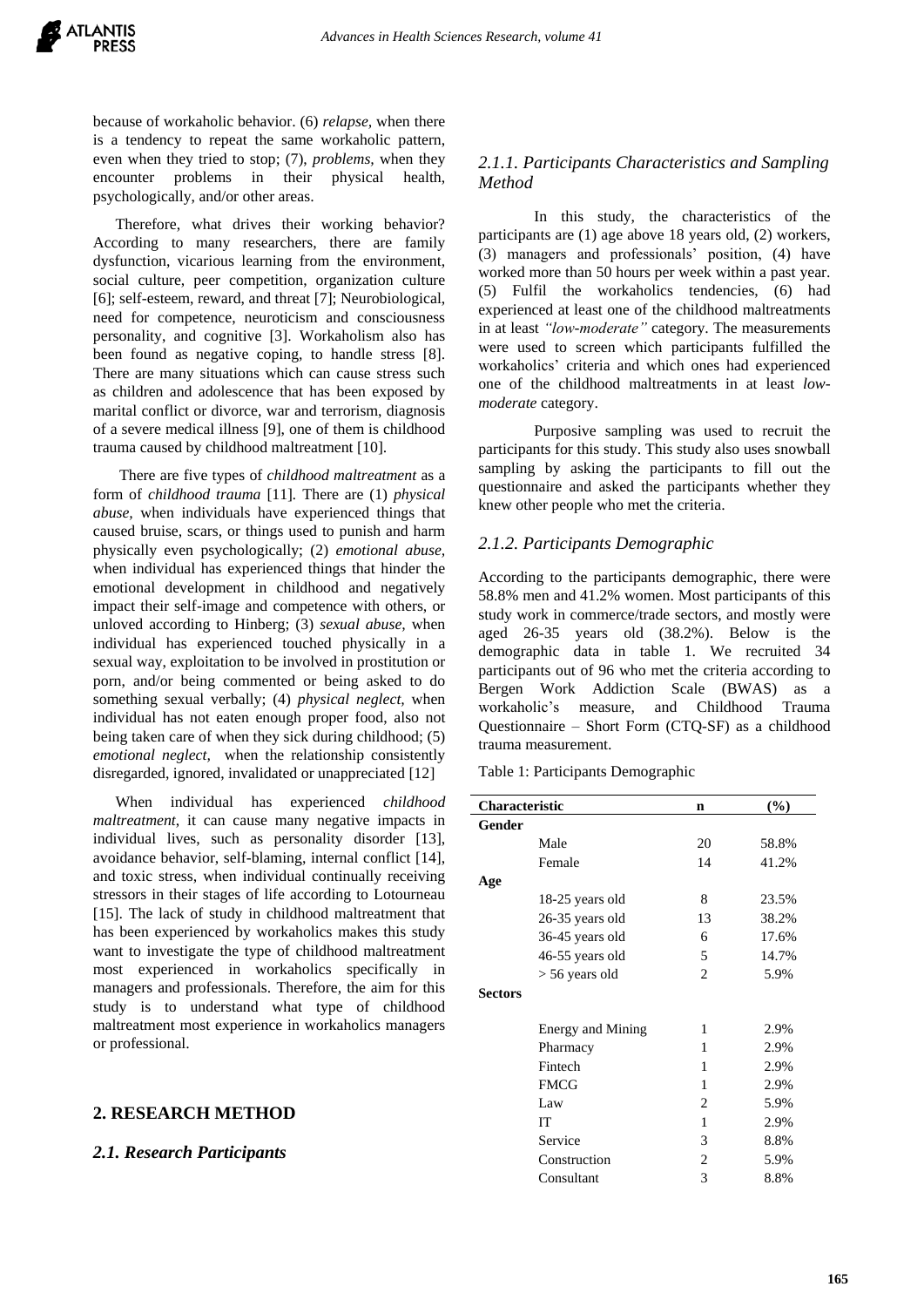| н              | 2.YYO |
|----------------|-------|
| 1              | 2.9%  |
| 1              | 2.9%  |
| 1              | 2.9%  |
|                |       |
| 3              | 8.8%  |
| $\overline{c}$ | 5.9%  |
| 4              | 11.8% |
| 1              | 2.9%  |
| 1              | 2.9%  |
| 2              | 5.9%  |
| 1              | 2.9%  |
| 1              | 2.9%  |
|                |       |
| 2              | 5.9%  |
| 3              | 8.8%  |
| 13             | 38.2% |
| 2              | 5.9%  |
| 7              | 20.6% |
| 2              | 5.9%  |
| 4              | 11.8% |
| 1              | 2.9%  |
|                |       |

 $E_1$   $E_2$   $E_3$   $E_4$   $E_5$   $E_6$   $E_7$   $E_8$   $E_9$   $E_9$   $E_1$   $E_2$   $E_3$   $E_7$   $E_8$   $E_9$   $E_9$   $E_1$   $E_2$   $E_3$   $E_7$   $E_8$   $E_9$   $E_9$   $E_1$   $E_2$   $E_3$   $E_7$   $E_8$   $E_9$   $E_9$   $E_1$   $E_2$   $E_3$   $E_7$   $E_8$   $E_9$ 

## *2.2. Research Design*

This study used descriptive study design to describe a phenomenon and its characteristics [16].

### *2.3. Variable Measurement*

### *2.3.1. Workaholism Measurement*

Workaholism measurement was using Bergen Work Addiction Scale (BWAS) from Andreassen, Griffith, Hetland, and Pallesen in 2012 [5]. It contains 7 items with 7 components of workaholism in each item, which are salience, tolerance, mood modification, relapse, withdrawal, conflict, and problems. It was a Likert scale 1-5 (1 = *"never"*, 2 = *"usually"*, 3 = *"sometimes"*, 4 = *"often",* 5 = *"always"*). We have adapted BWAS to Bahasa Indonesia and it was valid (according to corrected item-total correlation > 0.2 and expert judgment) and reliable ( $\alpha > 0.821$ ).

### *2.4.2. Childhood Trauma Measurement*

The childhood trauma measurement was using Childhood Trauma Questionnaire – Short Form (CTQ) [17]. It contains 28 items, which include five dimensions of childhood trauma based on childhood maltreatment (physical abuse, emotional abuse, sexual abuse, physical neglect, and emotional neglect), and 1 subscale Minimization/Denial (MD), which will detect individual who has not yet been reported the childhood maltreatment. The measurement was a Likert scale 1-5  $(1 = "never true", 2 = "rarely true", 3 = "sometimes"$ 

*true",* 4 = "*often true",* 5 = *"very often true")* [18]. This scale was adapted to Bahasa Indonesia by Rahma, Alsarhi, Prevoo, Lenneke, Alink, and Mesman [19]. This study used 25 items from CTQ-SF from five types of childhood maltreatment subscale (physical abuse, emotional abuse, sexual abuse, physical neglect, & emotional neglect), and did not use the MD subscale. This decision with consideration according to one study [18] who found the effect of the MD subscale will reduce the total scores of CTQ-SF. Thus, they suggested eliminating the participants with high scores of MD, or not including the MD subscale at all.

## *2.4. Collecting Data Procedures*

The data was collected online using google forms which contain inform consent to anyone who willingly fills out the questionnaires, and the measurements of workaholism (BWAS) and childhood trauma (CTQ-SF). The google forms and participants criteria were distributed on social media platforms to recruit the participants. This study also offers a door prize for 3 lucky participants as a reward. Collecting data was conducted from May  $1<sup>st</sup> 2021$  to May  $31<sup>st</sup> 2021$ .

## *2.5. Data Processing*

Total data before final screening was 96 participants. After that, we sum every score for workaholism measurement using BWAS and childhood trauma measurement using CTQ-SF for favorable and unfavorable items. The data was analyzed using descriptive statistic and processed using SPSS version 22. There are 34 participants recruited as a final screening data.

## **3. RESULTS**

As for the result, the table 2 below was a categorization of childhood maltreatment that workaholics had experienced, despite the different type of maltreatment from 34 final participants. One thing should be noticed from Table 2 is that all participants experienced various of childhood maltreatment. Not all of them experienced all five types of child maltreatment. Some of them might experience only one type of maltreatment, others might two or even four and so forth.

Table 2: Childhood Trauma Categorization

| <b>Childhood Trauma</b> |    |       |  |  |
|-------------------------|----|-------|--|--|
| Category                | n  | $\%$  |  |  |
| <b>Physical Abuse</b>   |    |       |  |  |
| Non - Low               | 19 | 55.9% |  |  |
| Low - Moderate          | 1  | 2.9%  |  |  |
| Moderate - High         | 7  | 20.6% |  |  |
| High - Severe           | 7  | 20.6% |  |  |
| <b>Emotional Abuse</b>  |    |       |  |  |
| Non - Low               | 13 | 38.2% |  |  |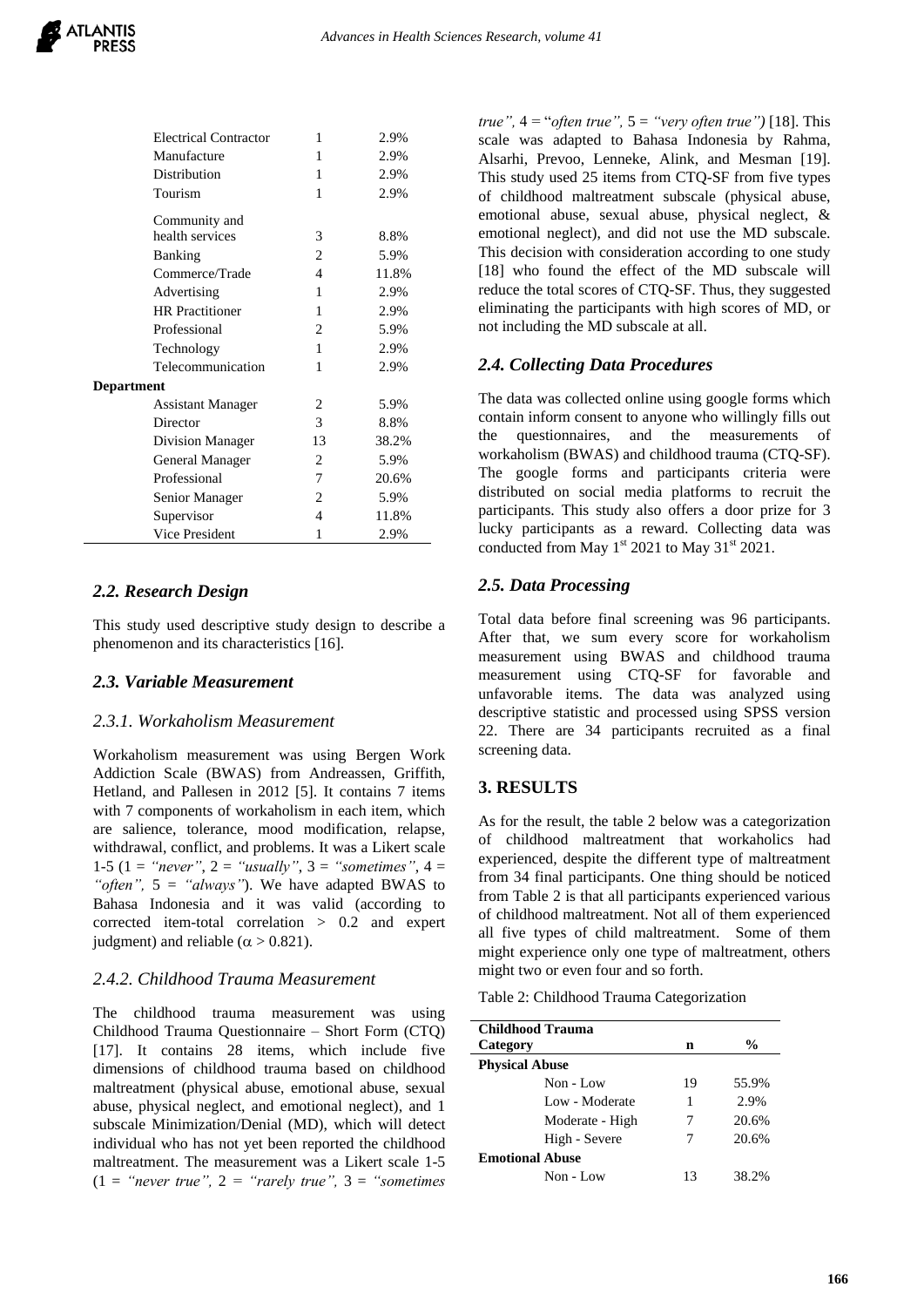| Low - Moderate           | 14 | 41.2% |  |  |
|--------------------------|----|-------|--|--|
| Moderate - High          | 2  | 5.9%  |  |  |
| High - Severe            | 5  | 14.7% |  |  |
| <b>Sexual Abuse</b>      |    |       |  |  |
| Non - Low                | 16 | 47.1% |  |  |
| Low - Moderate           | 10 | 29.4% |  |  |
| Moderate - High          | 5  | 14.7% |  |  |
| High - Severe            | 3  | 8.8%  |  |  |
| <b>Physical Neglect</b>  |    |       |  |  |
| $Non$ - $Low$            | 9  | 26.5% |  |  |
| Low - Moderate           | 7  | 20.6% |  |  |
| Moderate - High          | 9  | 26.5% |  |  |
| High - Severe            | 9  | 26.5% |  |  |
| <b>Emotional Neglect</b> |    |       |  |  |
| $Non$ - $Low$            | 11 | 32.4% |  |  |
| Low - Moderate           | 17 | 50%   |  |  |
| Moderate - High          | 0  | 0%    |  |  |
| High - Severe            | 6  | 17.6% |  |  |

Table 3 describe the total workaholic participants who had experienced type of childhood maltreatment in total based on participants characteristics for this research.

Table 3: Type of Childhood Maltreatment

| <b>Childhood</b>         |    |               |
|--------------------------|----|---------------|
| Trauma                   | n  | $\frac{0}{0}$ |
| Physical Abuse           | 15 | 44%           |
| <b>Emotional Abuse</b>   | 21 | 62%           |
| Sexual Abuse             | 18 | 53%           |
| <b>Physical Neglect</b>  | 25 | 74%           |
| <b>Emotional Neglect</b> | 23 | 68%           |

According to the type of childhood maltreatment, physical neglect was the most type of childhood trauma which workaholics managers and professionals had experienced, and the least type of childhood trauma was physical abuse.

## **4. CONCLUSION, DISCUSSION, AND FURTHER RESEARCH**

According to this research, it can be concluded the type of childhood maltreatment that workaholic managers and professionals had experienced in this study was physical neglect. Physical neglect has been defined as an experienced one had when they have not enough proper food, clothing, or had not taken care of when they are sick during their childhood [11]. This might happen due to physical and safety needs has not been met according to Holistic-Dynamic Theory [20].

Maslow [20] explained there are five human needs to be satisfied in order to achieve selfactualization. The five human needs are (1) *physiological needs* which include food and water, oxygen, body temperature, and other physical needs; (2) *safety needs,* which include physical security, stability, dependency, medical illness, fear, chaos, anxiety, and natural disasters; (3) *love and belongingness needs,*  which include, the desire of friendship, the wish for partner and children, need to belong to a family, community, or nation; (4) *esteem needs,* which include self-respect, confidence, competence, and the acknowledge to make them still in a state of high esteem; (5) *self-actualization needs,* which include *selffulfilment,* the realization of their own potential and a desire to become creative the full of sense.

According to Maslow, there are consequences when an individual's basic needs such as physical needs and safety needs have not yet been satisfied. For physical needs, they have tendencies to live primarily strive to satisfy their physical needs [20]. When an individual was threatened in their childhood because of illness or other fears continually, it can cause them to live as if they facing their parent's punishment, in their adult life. They might try to spend more energy to satisfy safety needs, but if they're not successful, which cause basic anxiety and tend to form neurotic needs [20].

The neurotic needs will not make a person productive, but instead will develop an unhealthy lifestyle and has no interest in striving for selfactualization. Instead, they tend to be reactive and serve as compensation to satisfied those basic needs [20]. Maslow [20] gives an example for a person who doesn't satisfy safety needs may develop a desire to hoard money or property. Individuals who experienced physical neglect, might not have satisfied their basic needs in their childhood. Especially in physical and safety needs, which may lead to basic anxiety and neurotic needs and caused them to do workaholics behavior to compensate their unmet needs.

This study has not explained the dynamics of how childhood maltreatment experience specifically childhood neglect until they choose the workaholism behavior. Therefore, further research can investigate how is the dynamics of workaholics' behavior to reduce anxiety caused by childhood trauma, specifically physical neglect in qualitative or mix method study.

### **AUTHORS' CONTRIBUTIONS**

Conceived and designed the study: PE RR NS. Performed the study: PE. Contributed reagents/materials/analysis tools: PE. Analyzed the data: PE. RR NS. Wrote the paper: PE. Performed background research: PE. Collated, organized, and processed raw data: PE. Collated author feedback: RR NS. Edited the final: PE RR NS.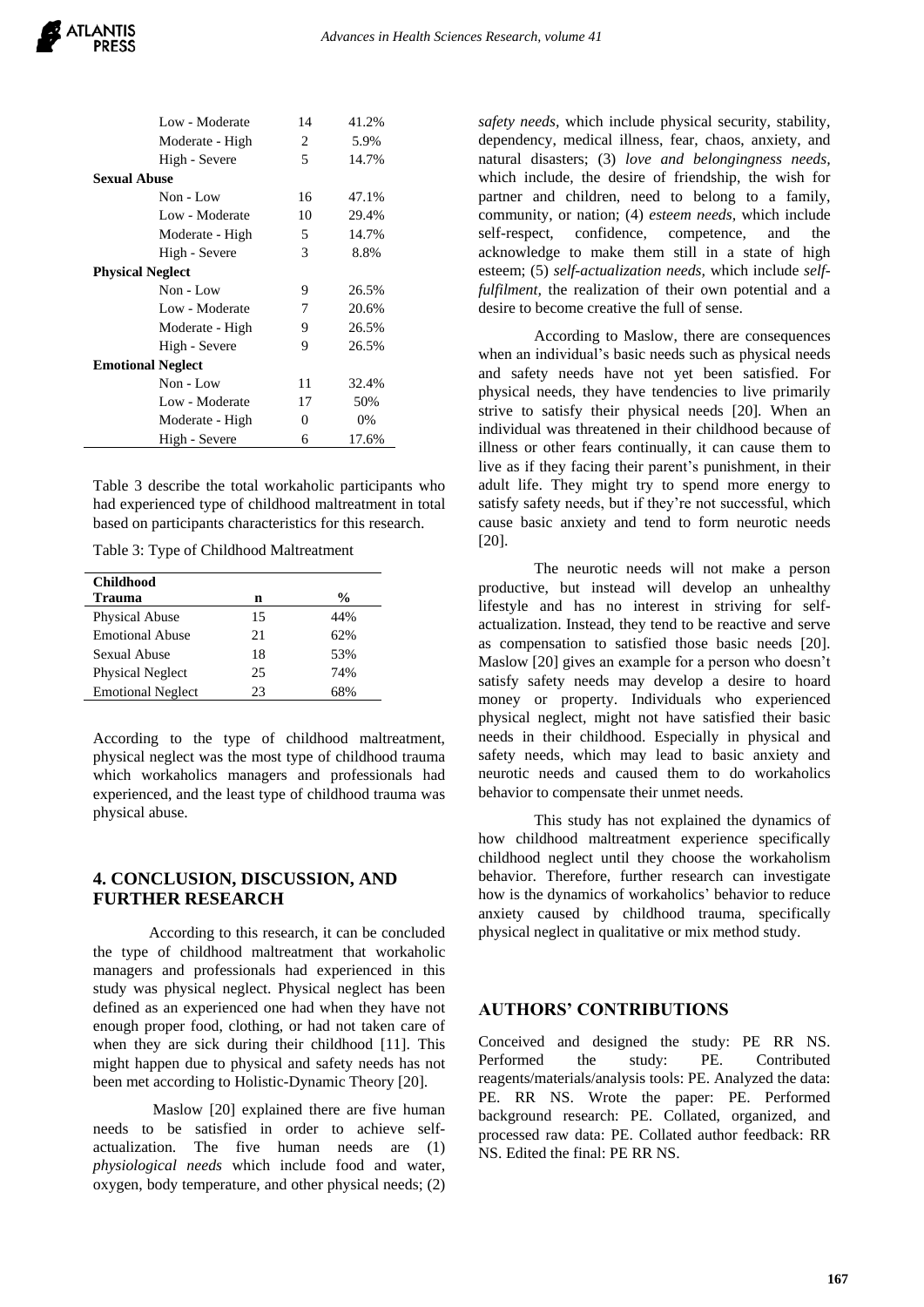

#### **ACKNOWLEDGMENTS**

**Disclaimer**: This study should be interpreted with caution.

#### **REFERENCES**

- [1] Andreassen, C.S. (2014). Workaholism: An overview and current status of the research. *Journal of Behavioral Addiction, Vol. 3(1): 1-11.*  DOI: 10.1556/JBA.2.2013.017
- [2] Bovornusvakool, W., Vodanovich, S.J., Ariyabuddhiphongs, K., & Ngamake, S.T. (2012). Examining the antecedents and consequences of workaholism. *The psychologist-manager journal, Vol.* 15(1): 56-70. DOI*:*  <http://dx.doi.org/10.1080/10887156.2012.649994>
- [3] Andreassen, C.S., & Pallesen, S. (2016). Chapter 96 - Workaholism: an addiction to work. *Neuropathology of Drug Addiction and Substance Misuse, Vol.3*. DOI: [http://dx.doi.org/10.1016/B978-0-12-800634-](http://dx.doi.org/10.1016/B978-0-12-800634-4.00096-2) [4.00096-2](http://dx.doi.org/10.1016/B978-0-12-800634-4.00096-2)
- [4] Taris, T.W., Van Beek, I., & Schaufeli, W.B. (2012). Demographic and occupational correlates of workaholism. *Psychological reports, 2: 547 - 554*. DOI 10.2466/03.09.17.PR0.110.2.547-554
- [5] Andreassen, C.S., Griffiths, M.D., Hetland, J., & Pallesen, S. (2012). Development of a work addiction scale. *Scandinavian Journal of Psychology. Vol. 53: 265-272.* DOI: 10.1111/j.1467-9450.2012.00947.x
- [6] Kun, B., Urban, R., Bothe, B., Griffiths, M.D., Demetrovics Z., & Kokonyei, G. (2020). Maladaptive rumination mediates the relationship between self-esteem, perfectionism, and work addiction: A largescale survey study. *International journal of environmental research and public health. 17, 7332*. DOI: 10.3390/ijerph17197332
- [7] Van Beek, I., Hu, Q., Schaufeli, W. B., Taris, T. W., & Schreurs, B. H. J. (2011). *For Fun, Love, or Money: What Drives Workaholic, Engaged, and Burned-Out Employees at Work? Applied Psychology.* 61(1), 30–55*.* DOI:10.1111/j.1464-
- [8] Molino, M., Cortese, C., & Ghislileri, C. (2019). Unstainable working conditions: the association of destructive leadership, use of technology, and workload with workaholism and exhaustion. *Sustainability.* 11, 446. DOI: 10.3390/su11020446
- [9] Schneiderman, N., Ironson, G., Siegel S.D., (2005). Stress and health: psychological, behavioral, and biological determinants. *Annu Rev Psychol, 1: 607- 628.* DOI: 10.1146/annurev.clinpsy.1.102803.144141.
- [10] Juth, V., Smyth, J.M., & Santuzzi, A.M. (2008). How do you feel? Self-esteem predicts affect, stress, social interaction, and symptom severity during daily life in patients with chronic illness. *Journal Health Psychology,* 13(7): 884-894. DOI: 10.1177/1359105308095062.
- [11] Gerdner, A. & Allgulander, C. (2009). Psychometric properties of the Swedish version of the childhood trauma questionnaire – short form (CTQ-SF). *Nord J. Psychiatry.* 63: 160-170.
- [12] Saunders, W.B. (2009) Chapter 10 Family function and dysfunction. *Developmental-Behavioral Pediatrics (4th ed), pp: 103-118.* DOI: [https://doi.org/10.1016/B978-1-4160-3370-](https://doi.org/10.1016/B978-1-4160-3370-7.00010-9) [7.00010-9.](https://doi.org/10.1016/B978-1-4160-3370-7.00010-9)
- [13] Salokangas, R.K.R., Schultze-Lutter, F., Patterson, P., Graf von Reventlow, H., Heinimaa, M., From, T., Luutonen, S., Hankala, J., Kotimaki, M., & Tuominen, L. (2016). Psychometric properties of the trauma and distress scale, TADS, in adult community sample in Finland. European Journal of Psychotraumatology. 7: 30062. DOI: <http://dx.doi.org/10.3402/ejpt.v7.30062>
- [14] Chouliara, Z., Karatzias, T., & Gullone, A. (2014). Recovering from childhood sexual abuse: a theoretical frame for practice and research. *Journal of psychiatric and mental health nursing,* 21, 69- 78. DOI: 10.1111/jpm.12048
- [15] Hornor, G. (2015). Childhood trauma exposure and toxic stress: What the PNP needs to know. *Journal of pediatric health care.* 2 (2). DOI: <http://dx.doi.org/10.1016/j.pedhc.2014.09.006>
- [16] Nassaji, H. (2015) Qualitative and descriptive research: Data type versus data analysis. *Language Teaching Research*, *Vol. 19(2):129-132*. DOI:[10.1177/1362168815572747](https://doi.org/10.1177/1362168815572747)
- [17] Bernstein, D.P, & Fink, L. (1998). *Childhood Trauma Questionnaire: A retrospective self-report manual* San Antonio, TX: The Psychological Corporation.
- [18] MacDonald, K., Thomas, M.L., Sciolla, A.F., Schneider, B., Pappas, K., Bleijenberg, G., … Wingenfeld, K. (2015). Minimization of childhood maltreatment is common and consequential: results from a large multinational sample using the